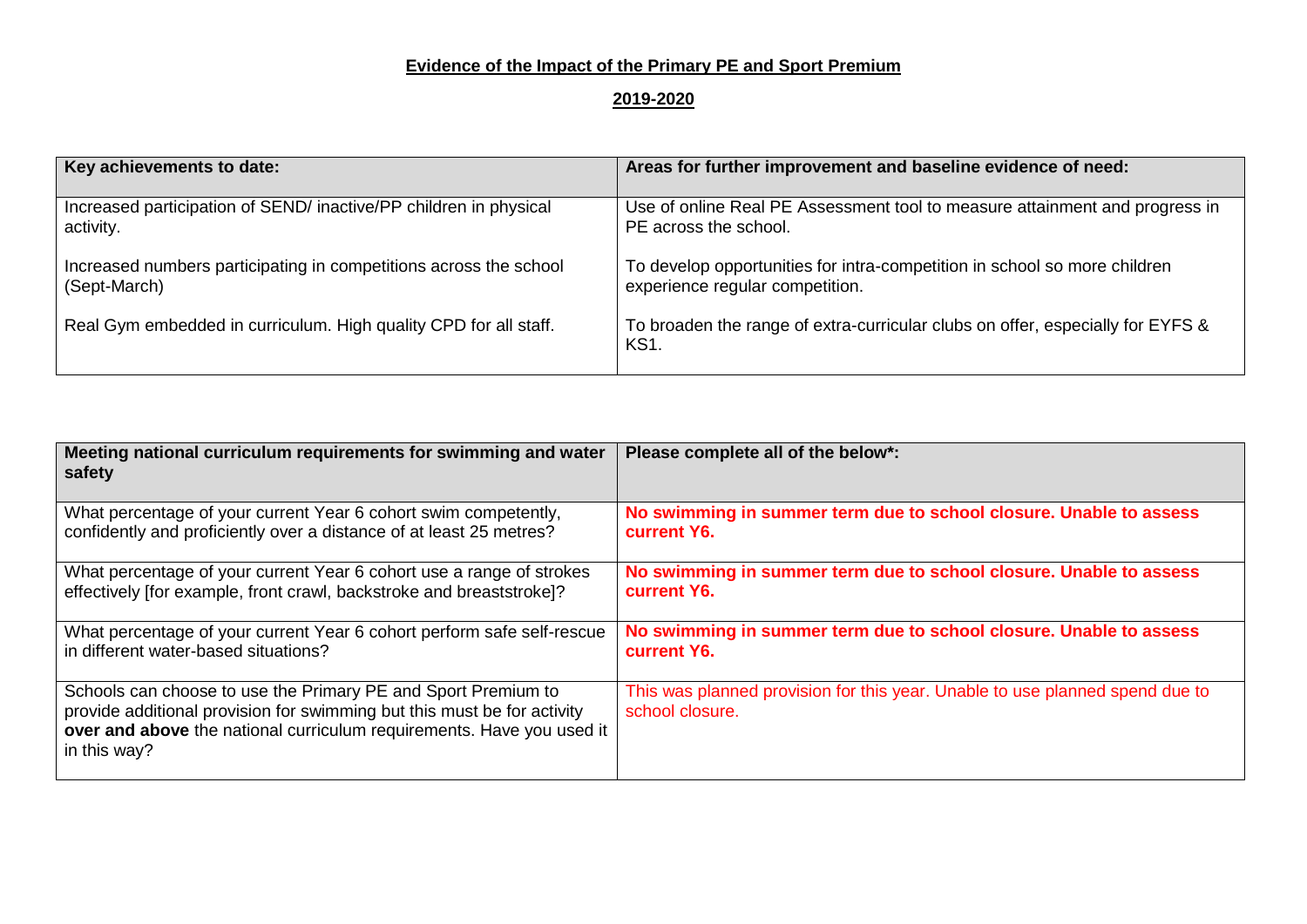## **Action Plan and Budget Tracking**

Capture your intended annual spend against the 5 key indicators. Clarify the success criteria and evidence of impact that you intend to measure to evaluate for students today and for the future.

| <b>Academic Year</b>                                                                                                         | <b>Total Fund Allocated</b><br>£19,817.00                                                                                     | Date Amended: 15/07/20<br>Budget spend Sept - March 2020: £10, 477.41<br>53% of total budget |                                                                                                                                                                                                                                |                                                                                                                                                                                                                                                                                                                                                                |
|------------------------------------------------------------------------------------------------------------------------------|-------------------------------------------------------------------------------------------------------------------------------|----------------------------------------------------------------------------------------------|--------------------------------------------------------------------------------------------------------------------------------------------------------------------------------------------------------------------------------|----------------------------------------------------------------------------------------------------------------------------------------------------------------------------------------------------------------------------------------------------------------------------------------------------------------------------------------------------------------|
| 2019 - 2020<br>Key indicator 1: The engagement of all pupils in regular physical activity - Chief Medical Officer guidelines | Percentage of total allocation                                                                                                |                                                                                              |                                                                                                                                                                                                                                |                                                                                                                                                                                                                                                                                                                                                                |
| recommend that primary school children undertake at least 30 minutes of physical activity a day in school.                   |                                                                                                                               |                                                                                              |                                                                                                                                                                                                                                |                                                                                                                                                                                                                                                                                                                                                                |
|                                                                                                                              |                                                                                                                               |                                                                                              |                                                                                                                                                                                                                                | 5%                                                                                                                                                                                                                                                                                                                                                             |
| School focus with clarity on<br>intended impact on pupils:                                                                   | Actions to achieve:                                                                                                           | Funding allocated:                                                                           | Evidence and impact                                                                                                                                                                                                            | Sustainability and suggested<br>next steps:                                                                                                                                                                                                                                                                                                                    |
| To embed skipping as<br>part of school routine to<br>increase daily exercise.                                                | Replenish skipping ropes.<br>Establish 'skipping monitors' in<br>each class.<br>First break to become 'skipping<br>playtime.' | £250.20                                                                                      | Skipping monitors have<br>raised the profile of skipping<br>at playtimes.<br>More children skipping<br>across the school.<br>Greater number of children<br>able to skip competently by<br>LKS2.                                | Sustainability: Culture of<br>skipping is now established<br>across the school. PTA could<br>fundraise to cover costs of<br>ropes.<br>Next steps: Continue to<br>replenish ropes as needed.<br>Continue with role of class<br>skipping monitors.<br>Continue with 'skipping<br>playtimes.'<br>Invest in training of lunchtime<br>controllers - skipping games. |
| Offer a wider range of<br>playtime sports<br>equipment.                                                                      | Discuss at School Council.<br>Rotas & equipment updated.<br>Staff meeting time for discussion.                                | Basketballs - £35.79<br>Bat set - £18.87<br>Balls - £25.19<br>Tennis balls - £73.97          | More equipment at playtimes<br>has increased activity.<br>PE Ambassadors have<br>helped to organise basketball<br>on the playground.<br>Rota in place for table tennis<br>which is very popular with<br>Junior girls and boys. | Sustainability: PTA could<br>fundraise to cover costs of<br>replenishing equipment.<br>Next steps: Continue to use<br>student voice to make<br>changes that will increase<br>engagement and activity<br>levels.<br>Purchase basketball hoop for<br>games.<br>Purchase new table tennis<br>table for playtimes to cater for<br>large numbers.                   |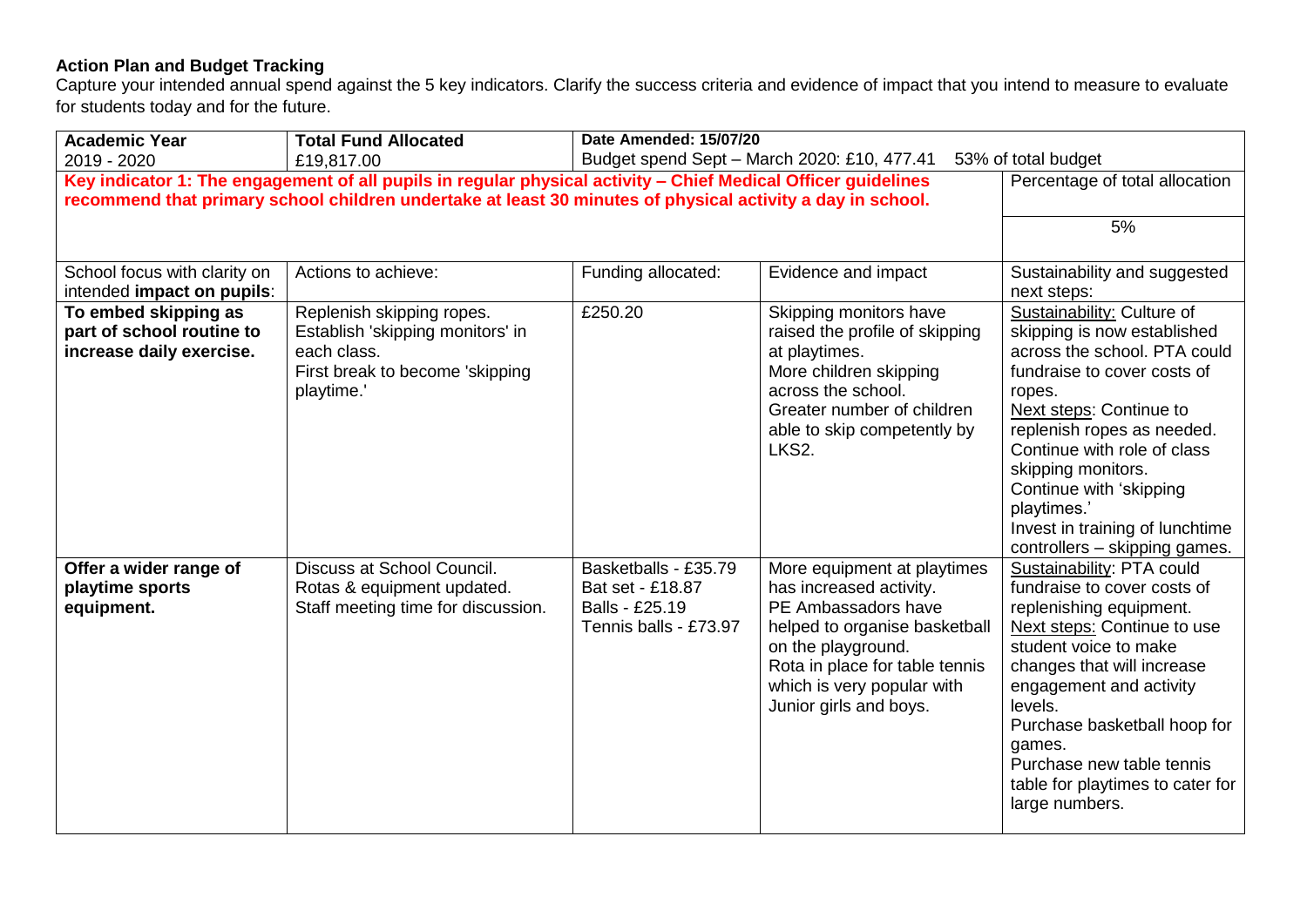| To increase the activity<br>level in lessons.                                              | Use Active Maths in class.                                                                                                                                                                                                                                                                                                                                       | £545                                                                        | Teachers have used Active<br>Maths alongside Power<br>Maths scheme.<br>Emphasis is on being active<br>wherever possible eg.<br>Timestables actions/dances                             | Sustainability: Resources can<br>be used again. Culture of<br>more active lessons<br>becoming established.<br>Next steps: Continue to use<br>ideas and resources going<br>forward to make maths<br>lessons as active as possible. |
|--------------------------------------------------------------------------------------------|------------------------------------------------------------------------------------------------------------------------------------------------------------------------------------------------------------------------------------------------------------------------------------------------------------------------------------------------------------------|-----------------------------------------------------------------------------|---------------------------------------------------------------------------------------------------------------------------------------------------------------------------------------|-----------------------------------------------------------------------------------------------------------------------------------------------------------------------------------------------------------------------------------|
| Use the role of PE<br><b>Ambassadors to help</b><br>increase activity levels in<br>school. | 4 children to attend Primary Young<br>Ambassador Programme<br>leadership training.<br>PYAs to encourage physical<br>activity during playtimes.                                                                                                                                                                                                                   | Included in cost of<br>SLA.<br>Stopwatches - £40.51<br>Whistle pack - £3.59 | PYAs able to offer physical<br>activity sessions to other<br>pupils at breaktimes and<br>lunchtimes.<br>Rota devised but this was not<br>fully implemented due to<br>school closures. | Sustainability: Leaders could<br>be trained in school by staff<br>who have attended training.<br>Next steps: Continue with the<br>PYA programme next<br>academic year to help<br>promote active play times &<br>leadership.       |
| <b>Provide support during</b><br>school closure to help<br>maintain activity levels.       | Provide parents/teachers with 'Sam<br>Says Stay Active' bulletins outlining<br>a variety of online provision to<br>encourage pupils and families to<br>take part in regular physical<br>activity.<br>Parents provided with a login for<br>'Real PE at Home' programme<br>where families could participate in<br>fun, active, educational activities<br>together. | Included in cost of<br>SLA.<br>Included in cost of<br>Jasmine renewal.      | Parents had access to a<br>variety of resources to use<br>during school closure.                                                                                                      | <b>Sustainability: All resources</b><br>can be reused again if<br>necessary.<br>Use of Real PE at Home<br>continues at present.                                                                                                   |
|                                                                                            |                                                                                                                                                                                                                                                                                                                                                                  | Total: £993.12                                                              |                                                                                                                                                                                       |                                                                                                                                                                                                                                   |
| improvement                                                                                | Key indicator 2: The profile of PE and sport being raised across the school as a tool for whole school                                                                                                                                                                                                                                                           |                                                                             |                                                                                                                                                                                       | Percentage of total allocation<br>3%                                                                                                                                                                                              |
| School focus with clarity on<br>intended impact on pupils:                                 | Actions to achieve:                                                                                                                                                                                                                                                                                                                                              | Funding allocated:                                                          | Evidence and impact                                                                                                                                                                   | Sustainability and suggested<br>next steps:                                                                                                                                                                                       |
| To achieve SILVER in the<br><b>School Games Mark</b>                                       | Work towards the SILVER criteria.<br>This Award has a robust framework<br>for high quality PE, school sport<br>and physical activity and<br>participation for children and young                                                                                                                                                                                 | No cost.                                                                    | <b>SILVER School Games Mark</b><br>Award (national<br>accreditation) achieved<br>(awarded retrospectively with<br>2018-2019 data). 2019-2020                                          | Sustainability: NA<br>Next steps: Aim to work<br>towards criteria for GOLD in<br>2020-2021.                                                                                                                                       |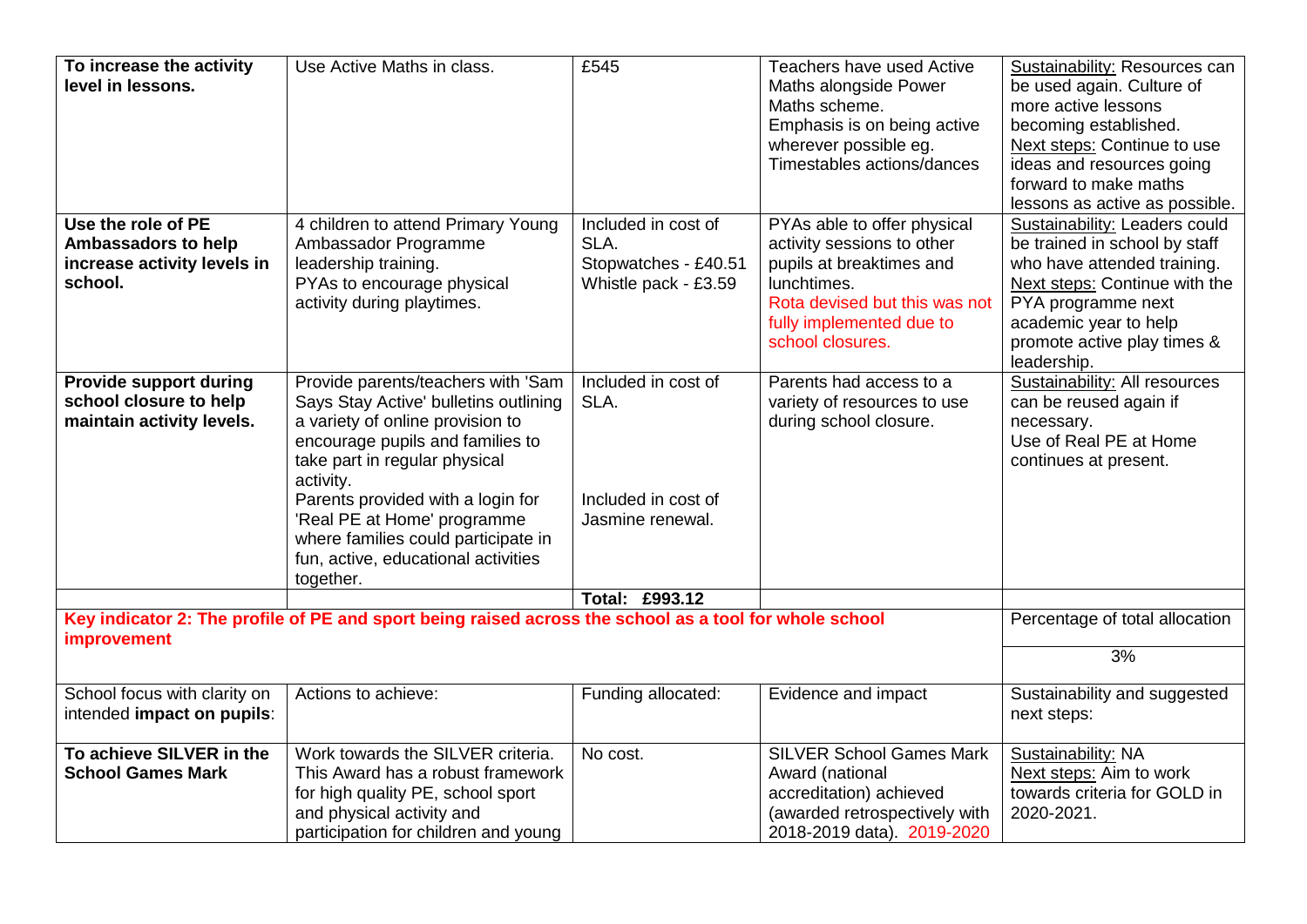| <b>Promote a healthy</b>                                                                                                                 | people that is recognised by<br>Ofsted.<br>PE, school sport and physical<br>activity is assessed on an<br>individual school level via the<br>Primary PE, Sport and Health Self-<br>Review tool.<br>KS1 & KS2 - each class to attend | £596.40               | data currently on hold - no<br>application process this year.<br>Extended children's                                                                                                   | Sustainability: Children in                                                                                                                                                                                                                                  |
|------------------------------------------------------------------------------------------------------------------------------------------|-------------------------------------------------------------------------------------------------------------------------------------------------------------------------------------------------------------------------------------|-----------------------|----------------------------------------------------------------------------------------------------------------------------------------------------------------------------------------|--------------------------------------------------------------------------------------------------------------------------------------------------------------------------------------------------------------------------------------------------------------|
| lifestyle in school.                                                                                                                     | a class workshop led by Fit4kids.<br>Focus on eating a healthy diet and<br>regular exercise.                                                                                                                                        |                       | knowledge of healthy<br>lifestyles (diet & exercise) -<br>links to science curriculum<br>(food groups & nutrition)                                                                     | KS1 & KS2 have gained<br>knowledge of healthy<br>lifestyles which they can use<br>to inform their decisions<br>regarding diet and exercise.<br>Next steps: Revisit content in<br>science, PSHE and PE<br>lessons.<br>Frequent class discussions<br>on topic. |
| <b>Role of PE Ambassadors</b><br>to help raise the profile of<br>PE and sport in school.                                                 | Choose 4 inspiring and motivating<br>Upper Junior children to be the<br>student voice of PE.<br>Hold regular meetings with PE<br>Ambassadors / House Captains to<br>promote student voice.                                          | No cost.              | Meetings held from Sept -<br>Feb.<br>Plan for competitions to be<br>run by PYAs and House<br>Captains (unfilled due to<br>school closure)                                              | Sustainability: Role could<br>continue with training in<br>school by trained staff.<br>Next steps: Continue with the<br>role of PYAs in 2020-21 to<br>help raise the profile of PE<br>and promote the student<br>voice.                                      |
|                                                                                                                                          |                                                                                                                                                                                                                                     | <b>Total: £596.40</b> |                                                                                                                                                                                        |                                                                                                                                                                                                                                                              |
|                                                                                                                                          | Key indicator 3: Increased confidence, knowledge and skills of all staff in teaching PE and sport                                                                                                                                   |                       |                                                                                                                                                                                        | Percentage of total allocation                                                                                                                                                                                                                               |
|                                                                                                                                          |                                                                                                                                                                                                                                     |                       |                                                                                                                                                                                        | 7%                                                                                                                                                                                                                                                           |
| School focus with clarity on<br>intended impact on pupils:                                                                               | Actions to achieve:                                                                                                                                                                                                                 | Funding allocated:    | Evidence and impact                                                                                                                                                                    | Sustainability and suggested<br>next steps:                                                                                                                                                                                                                  |
| <b>Introduce Real Gym</b><br>across the school and<br>improve all teachers'<br>knowledge and<br>understanding of<br>teaching gymnastics. | Real Gym whole staff INSET<br>Showcase Real Gym lessons<br>across the school by Real PE tutor<br>Staff meeting time for discussion &<br>feedback.                                                                                   | £995                  | All staff reported their own<br>knowledge and confidence<br>had grown hugely following<br><b>INSET &amp; showcase lessons.</b><br>All staff taught Real Gym<br>lessons in spring term. | Sustainability: Increased<br>skills, knowledge and<br>confidence of staff to deliver<br>high quality, engaging and<br>meaningful PE for children.                                                                                                            |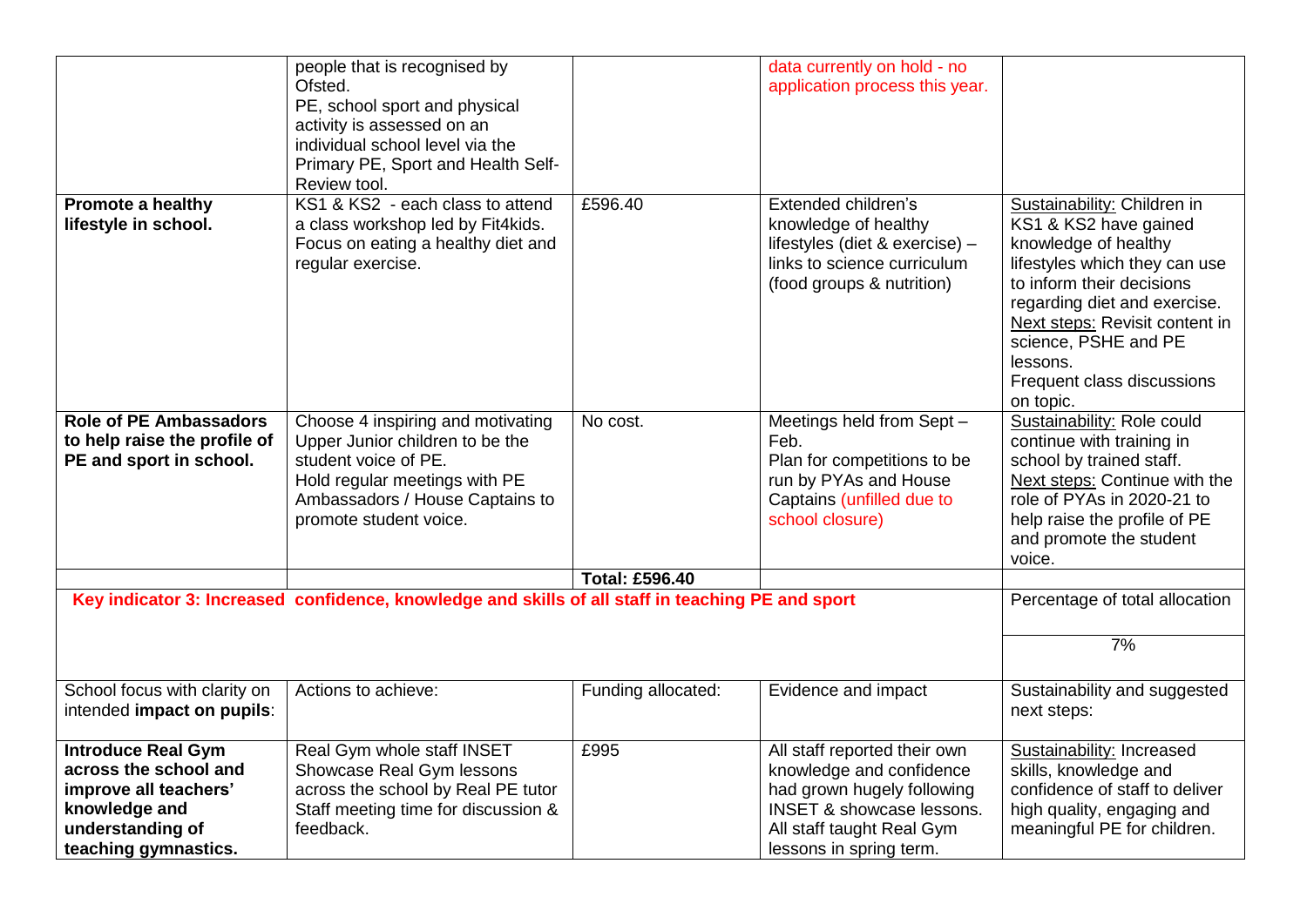|                                                              |                                                                                                                                                                                                                               |                            |                                                                                                                                                                                                                                                                                                                                                                                                     | Real gym embedded in PE<br>curriculum 2 year cycle.<br>Next steps:<br>Ensure new staff for the<br>academic year have training.<br>Purchase of new gym<br>equipment to enhance the<br>teaching gym lessons in<br>school.                                                                                                                                           |
|--------------------------------------------------------------|-------------------------------------------------------------------------------------------------------------------------------------------------------------------------------------------------------------------------------|----------------------------|-----------------------------------------------------------------------------------------------------------------------------------------------------------------------------------------------------------------------------------------------------------------------------------------------------------------------------------------------------------------------------------------------------|-------------------------------------------------------------------------------------------------------------------------------------------------------------------------------------------------------------------------------------------------------------------------------------------------------------------------------------------------------------------|
| <b>Introduce Real PE</b><br>assessment across the<br>school. | PE Lead to meet with Real PE tutor<br>for training on online assessment<br>tool.<br>PE lead to feedback/organise<br>training for all staff ready for<br>September 2020.                                                       | Included in cost<br>above. | Actions not all completed due<br>to school closure.<br>PE lead met virtually with<br>Real PE tutor to discuss<br>assessment and have<br>training on the online<br>assessment tool.<br>Schedule staff training for<br>Sept 2020.                                                                                                                                                                     | Sustainability: Staff only need<br>training once to use tool<br>going forward.<br>Next steps: Whole school<br>training on online<br>assessment tool in<br>September.<br>Staff to be part of a pilot<br>scheme for Real PE<br>assessment in 2020.<br>Regular staff meeting time<br>needed for discussion &<br>feedback.                                            |
| To update online Real PE<br>platform for teachers            | Renew Jasmine licence                                                                                                                                                                                                         | £345                       | Whole school access to all<br>Real PE and Real Gym<br>lesson resources and online<br>platform.                                                                                                                                                                                                                                                                                                      | Sustainability: Cost of annual<br>renewal could be factored<br>into school budget.<br>Next steps: Annual renewal<br>fee.                                                                                                                                                                                                                                          |
| To offer a range of<br>training opportunities for<br>staff.  | Publicise calendar of training<br>opportunities for the year.<br>Enrol staff on courses necessary.<br>Apply for 12 hours free coaching<br>through Sports Partnership.<br>Curriculum dance with a specialist<br>dance teacher. |                            | Teacher/s trained and<br>attended the following PE<br>courses: Creating a Legacy<br>for PE Workshop (1)<br>Yoga and Mindfulness (4)<br>Inclusion in PE for Teachers<br>and Teaching Assistants (1)<br>Yoga has been taught<br>extensively in school as part<br>of transition days (Year 5/6)<br>and in KS1.<br>LKS2 6 weeks free basketball<br>coaching from MNR coaching<br>- CPD for LJ teachers. | Sustainability: investment in<br>St Mary's staff to enable<br>them to deliver aspects<br>delivered by externals<br>specialists<br>(basketball/yoga/dance)(<br>Next steps: Embed the<br>teaching of yoga &<br>mindfulness as part of a<br>curriculum focused on well-<br>being in Sept 2020.<br>Purchase yoga mats.<br>Basketball units now<br>embedded in LJ & UJ |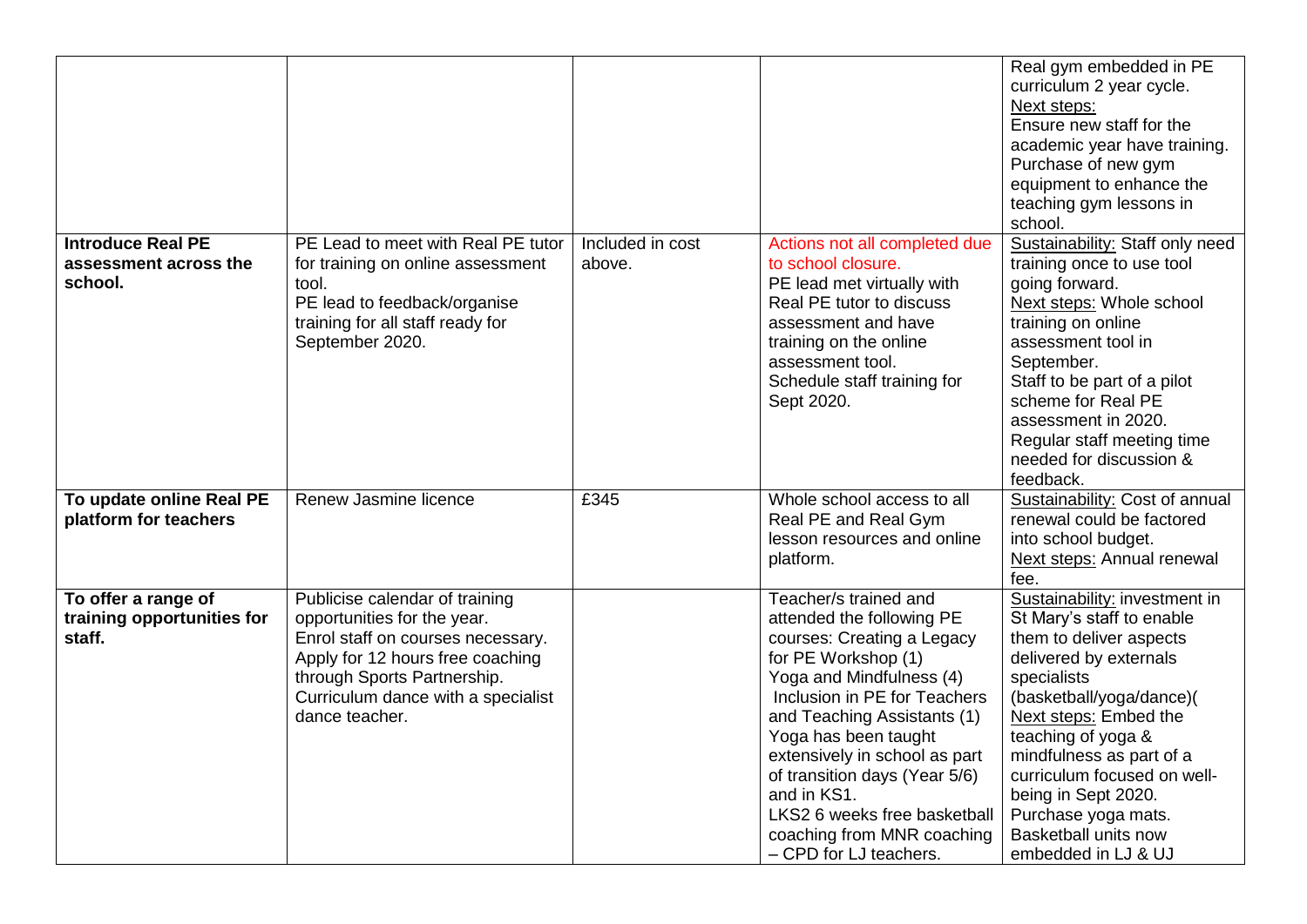|                                                                                                                                                                  |                                                                                                                                                                                                                                                                                 | <b>Total: £1340</b>                                    | Curriculum dance with a<br>specialist dance teacher (2<br>teachers)                                                                                                                                                                                                                                                                                                                                                                         | planning - broadening of our<br>PE curriculum.                                                                                                                                                                                                                                                                                                                                                                                                                                                                                          |
|------------------------------------------------------------------------------------------------------------------------------------------------------------------|---------------------------------------------------------------------------------------------------------------------------------------------------------------------------------------------------------------------------------------------------------------------------------|--------------------------------------------------------|---------------------------------------------------------------------------------------------------------------------------------------------------------------------------------------------------------------------------------------------------------------------------------------------------------------------------------------------------------------------------------------------------------------------------------------------|-----------------------------------------------------------------------------------------------------------------------------------------------------------------------------------------------------------------------------------------------------------------------------------------------------------------------------------------------------------------------------------------------------------------------------------------------------------------------------------------------------------------------------------------|
|                                                                                                                                                                  | Key indicator 4: Broader experience of a range of sports and activities offered to all pupils                                                                                                                                                                                   |                                                        |                                                                                                                                                                                                                                                                                                                                                                                                                                             | Percentage of total allocation                                                                                                                                                                                                                                                                                                                                                                                                                                                                                                          |
|                                                                                                                                                                  |                                                                                                                                                                                                                                                                                 |                                                        |                                                                                                                                                                                                                                                                                                                                                                                                                                             | 20%                                                                                                                                                                                                                                                                                                                                                                                                                                                                                                                                     |
| School focus with clarity on<br>intended impact on pupils:                                                                                                       | Actions to achieve:                                                                                                                                                                                                                                                             | Funding allocated:                                     | Evidence and impact                                                                                                                                                                                                                                                                                                                                                                                                                         | Sustainability and suggested<br>next steps:                                                                                                                                                                                                                                                                                                                                                                                                                                                                                             |
| To Identify those who do<br>not take up additional PE<br>and Sport opportunities,<br>with the intention of<br>targeting these pupils<br>with specific activities | Class teachers to carry out survey<br>to ascertain activity levels and club<br>uptake of individual children in a<br>class.<br>PE lead to collate list of children to<br>target through lunchtime & after<br>school clubs.<br>MW Football - focus on<br>SEND/inactive children. | £2180                                                  | Specialist coaching from<br>qualified coach.<br>Year 3/4 - 30 chn identified<br>as SEND/inactive/behaviour<br>issues.<br>67% received 12 hours of<br>lunch club coaching.<br>Unable to target all chn due<br>to school closure.<br>Year $5/6 - 24$ chn identified<br>as SEND/inactive.<br>92% received 12 hours of<br>lunch club coaching / girls<br>football club<br>Unable to fulfil plan to target<br>KS1 chn due to school<br>closures. | Sustainability: Personal<br>development skills in targeted<br>groups brought out through<br>sport, ie self-confidence,<br>working as team, respect for<br>others, motivating others,<br>sense of self-worth, pride,<br>increased self-esteem. Long<br>term benefit to these chn.<br>Next steps: Plan already<br>devised for 2020-2021 for<br>these lunchtime clubs to<br>continue with MW football.<br>Focus to remain on<br>SEND/inactive/PP children.<br>Initial focus to be Year 2 chn<br>due to unfulfilled plan from<br>this year. |
| Continue to offer a wider<br>range of activities both<br>within and outside the<br>curriculum, in order to get<br>more pupils involved.                          | School hockey club run by Jenny<br>Martin (Years 4-6)<br>School football club and school<br>football team run by MW football.                                                                                                                                                   | £760<br>£900<br>(school team & girls<br>football club) | Specialist coaching from<br>qualified coaches.<br>20 children attend the After<br>School Hockey Club. 90% of<br>chn have never played<br>hockey before.<br>40% are chn who do not take<br>part in any other club in<br>school. 20% SEND chn.                                                                                                                                                                                                | <b>Sustainability: Specialist</b><br>coaches provide CPD for<br>staff involved (PJ & MP).<br>Chn involved have developed<br>gained the knowledge, skills<br>and enjoyment of a new<br>sport.<br>Next steps: MW Football will<br>continue to run girls football<br>clubs.                                                                                                                                                                                                                                                                |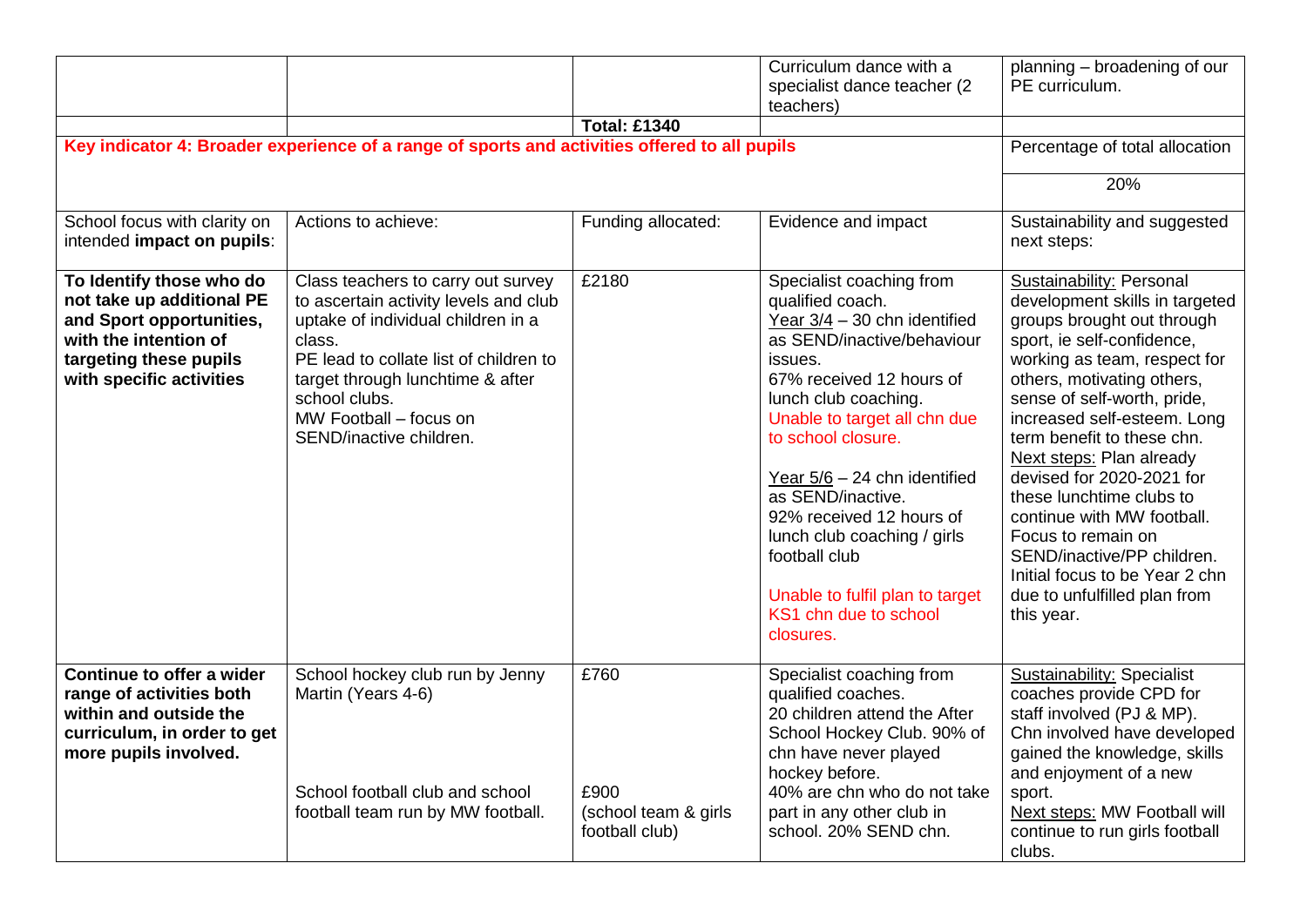|                                                                                                           | Establish a lunchtime club / after<br>school club for girls.<br>Increase participation in Netball<br>Club - target inactive children.<br>Basketball coaching for Year 3 & 4<br>(MNR coaching) | Free<br>Netball bibs £27.89<br>Included in cost of<br>SLA. | 20 Year 5/6 boys participate<br>in the school football club.<br>Girls football club has been<br>hugely popular (18 girls) 4 do<br>not participate in any other<br>club.<br>Participated in Year 5/6 Girls<br>football tournament & Mixed<br>Football tournament for the<br>first time.<br>45 children attend netball<br>club. 22% are inactive or do<br>not attend another club in<br>school.<br>Basketball coaching was<br>hugely popular with Year 3/4<br>children. | MW will run after school<br>mixed football club.<br>Jenny Martin will continue to<br>run hockey club.<br>EW/EH will continue to run<br>netball club.<br>Research new clubs for KS2<br>eg. Basketball. Speak to<br>School Council.<br>Focus on KS1 & Early Years<br>clubs as this is an area for<br>development. |
|-----------------------------------------------------------------------------------------------------------|-----------------------------------------------------------------------------------------------------------------------------------------------------------------------------------------------|------------------------------------------------------------|-----------------------------------------------------------------------------------------------------------------------------------------------------------------------------------------------------------------------------------------------------------------------------------------------------------------------------------------------------------------------------------------------------------------------------------------------------------------------|-----------------------------------------------------------------------------------------------------------------------------------------------------------------------------------------------------------------------------------------------------------------------------------------------------------------|
| Participation in the annual<br><b>School Sports</b><br><b>Partnership Dance</b><br><b>Festival</b>        | One Year 5/6 class to prepare and<br>perform a dance led by Jane<br>Douglass (dance specialist)                                                                                               | Cost included as part<br>of SLA                            | 30 children performed a<br>dance routine to an audience<br>of 400 people.                                                                                                                                                                                                                                                                                                                                                                                             | Sustainability: One off<br>memorable event for all<br>involved. First experience of<br>a live performance for all<br>children.<br>Next steps: A different class<br>to participate in the Festival<br>in 2020-21.                                                                                                |
|                                                                                                           |                                                                                                                                                                                               | Total: £3867.89                                            |                                                                                                                                                                                                                                                                                                                                                                                                                                                                       |                                                                                                                                                                                                                                                                                                                 |
|                                                                                                           | Key indicator 5: Increased participation in competitive sport                                                                                                                                 |                                                            |                                                                                                                                                                                                                                                                                                                                                                                                                                                                       | Percentage of total allocation                                                                                                                                                                                                                                                                                  |
|                                                                                                           |                                                                                                                                                                                               |                                                            |                                                                                                                                                                                                                                                                                                                                                                                                                                                                       | 19%                                                                                                                                                                                                                                                                                                             |
| School focus with clarity on<br>intended impact on pupils:                                                | Actions to achieve:                                                                                                                                                                           | Funding allocated:                                         | Evidence and impact                                                                                                                                                                                                                                                                                                                                                                                                                                                   | Sustainability and suggested<br>next steps:                                                                                                                                                                                                                                                                     |
| To participate in all<br>competitive opportunities<br>offered by the School<br><b>Sports Partnership,</b> | Arrange for teams of children and<br>staff to attend competitions.<br>Identify and target<br>SEND/inactive/PP children to<br>participate in festivals.                                        | Service Level<br>Agreement 2019-20<br>£3500<br>Transport   | Increased breadth of activity.<br>High levels of enjoyment<br>increased self-confidence,<br>improved resilience (learning<br>to win, learning to lose)                                                                                                                                                                                                                                                                                                                | Sustainability: Experience of<br>children has short & long<br>term benefits for them,<br>including sense of pride in<br>representing our school.                                                                                                                                                                |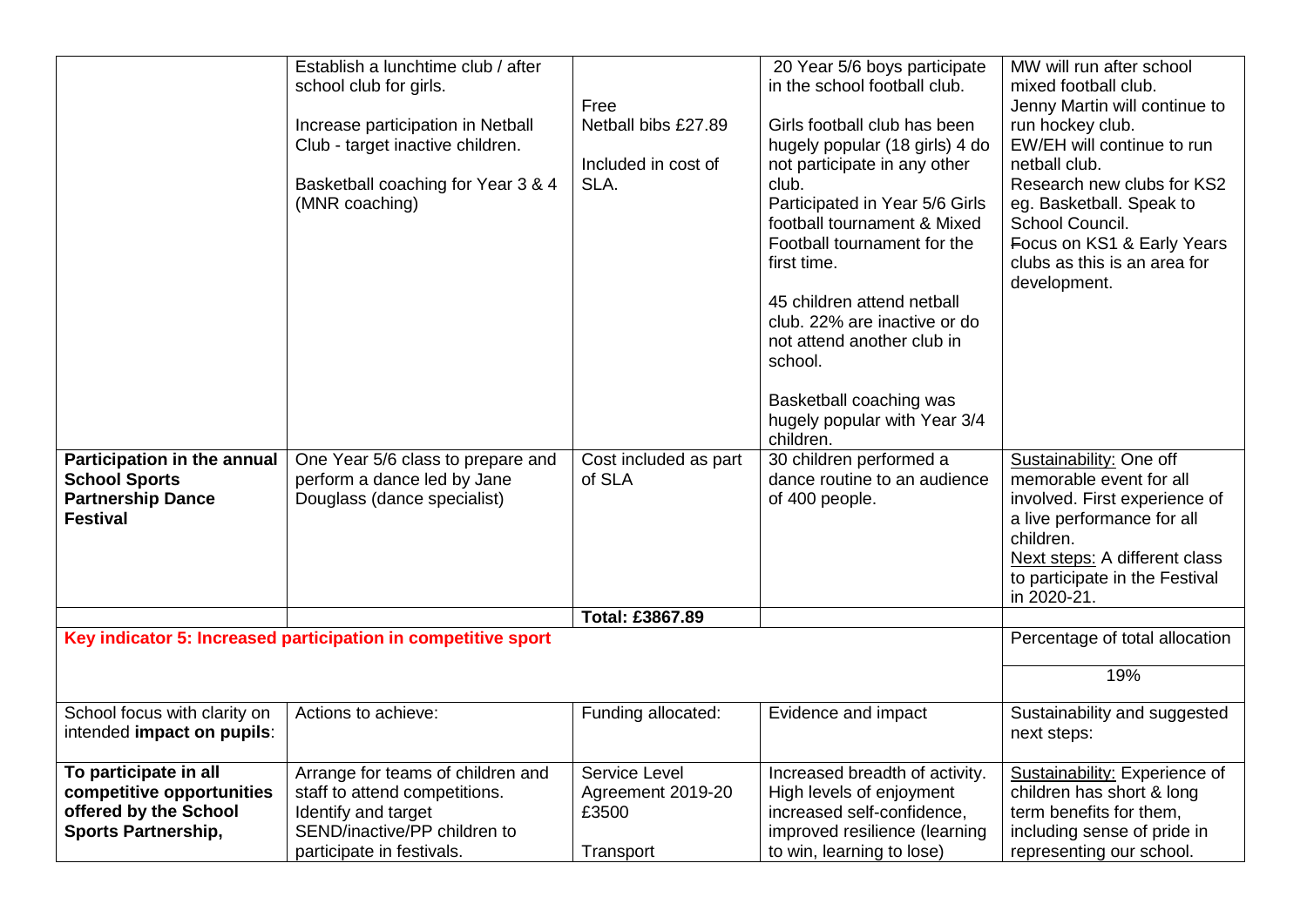| especially those targeting<br>inactive children. |                                              | £180                 | respect for others, physical<br>health.                    | Inter competitions could be<br>run by school staff. |
|--------------------------------------------------|----------------------------------------------|----------------------|------------------------------------------------------------|-----------------------------------------------------|
| To increase participation                        |                                              |                      | 163 children took part in                                  | All staff are committed to                          |
| in competition across the                        |                                              |                      | <b>School Sport Partnership</b>                            | ensure that children can                            |
| school.                                          |                                              |                      | competitions including the                                 | access the wide range of                            |
|                                                  |                                              |                      | Berkshire Games. (Sept-                                    | competitions that the School                        |
|                                                  |                                              |                      | March)                                                     | Sports Partnership offers.                          |
|                                                  |                                              |                      |                                                            | All staff are committed to                          |
|                                                  |                                              |                      | 29% of KS1 children have                                   | ensure that                                         |
|                                                  |                                              |                      | participated in a competition                              | SEND/inactive/PP children                           |
|                                                  |                                              |                      | in 2019-20.                                                | experience inter/intra school                       |
|                                                  |                                              |                      | 57% of Year 3/4 children<br>have participated in a         | competition.<br><b>Next steps: Further develop</b>  |
|                                                  |                                              |                      | competition in 2019-20.                                    | opportunities for intra-                            |
|                                                  |                                              |                      | 75% of Year 5/6 children                                   | competitions in 2020-21.                            |
|                                                  |                                              |                      | have participated in a                                     | Continue to develop                                 |
|                                                  |                                              |                      | competition in 2019-20.                                    | opportunities for targeted                          |
|                                                  |                                              |                      | Competition calendar for the                               | inactive and SEND children                          |
|                                                  |                                              |                      | year not completed due to                                  | to experience regular                               |
|                                                  |                                              |                      | school closure.                                            | competition.                                        |
|                                                  |                                              |                      |                                                            | Virtual Games calendar to                           |
|                                                  |                                              |                      | 93 children participated in<br><b>Virtual School Games</b> | continue in Autumn term                             |
|                                                  |                                              |                      | competitions during school                                 | 2020.                                               |
|                                                  |                                              |                      | closure.                                                   |                                                     |
| Engage more children in                          | Intra competitions: Plan                     | No cost              | Intra competitions now                                     | Sustainability: intra                               |
| intra/inter school teams                         | opportunities into the PE                    |                      | planned into PE curriculum                                 | competitions run by school                          |
| particularly those who are                       | curriculum.                                  | Equipment if needed. | two year cycle.                                            | staff. Inter competitions                           |
| inactive/SEND/PP.                                | Each year group to aim for 3 intra           |                      | Competitions on hold due to                                | possibly run by school staff.                       |
|                                                  | competitions a year.                         |                      | school closure.                                            | Next steps: Calendar of intra-                      |
|                                                  | Focus on House competitions                  |                      |                                                            | competitions to be carried out                      |
|                                                  | where possible - whole class<br>involvement. |                      |                                                            | in 2020-21<br>Continue to focus on                  |
|                                                  | Competitions to be announced in              |                      |                                                            | involvement of all                                  |
|                                                  | assemblies - role for PYAs and               |                      |                                                            | SEND/inactive/PP children in                        |
|                                                  | House Captains.                              |                      |                                                            | competitive opportunities.                          |
|                                                  |                                              |                      |                                                            |                                                     |
|                                                  | Inter competitions:                          |                      |                                                            |                                                     |
|                                                  | Identify and target                          |                      | 42% of those who attended                                  |                                                     |
|                                                  | SEND/inactive/PP children to                 |                      | competitions in Year 3/4 were                              |                                                     |